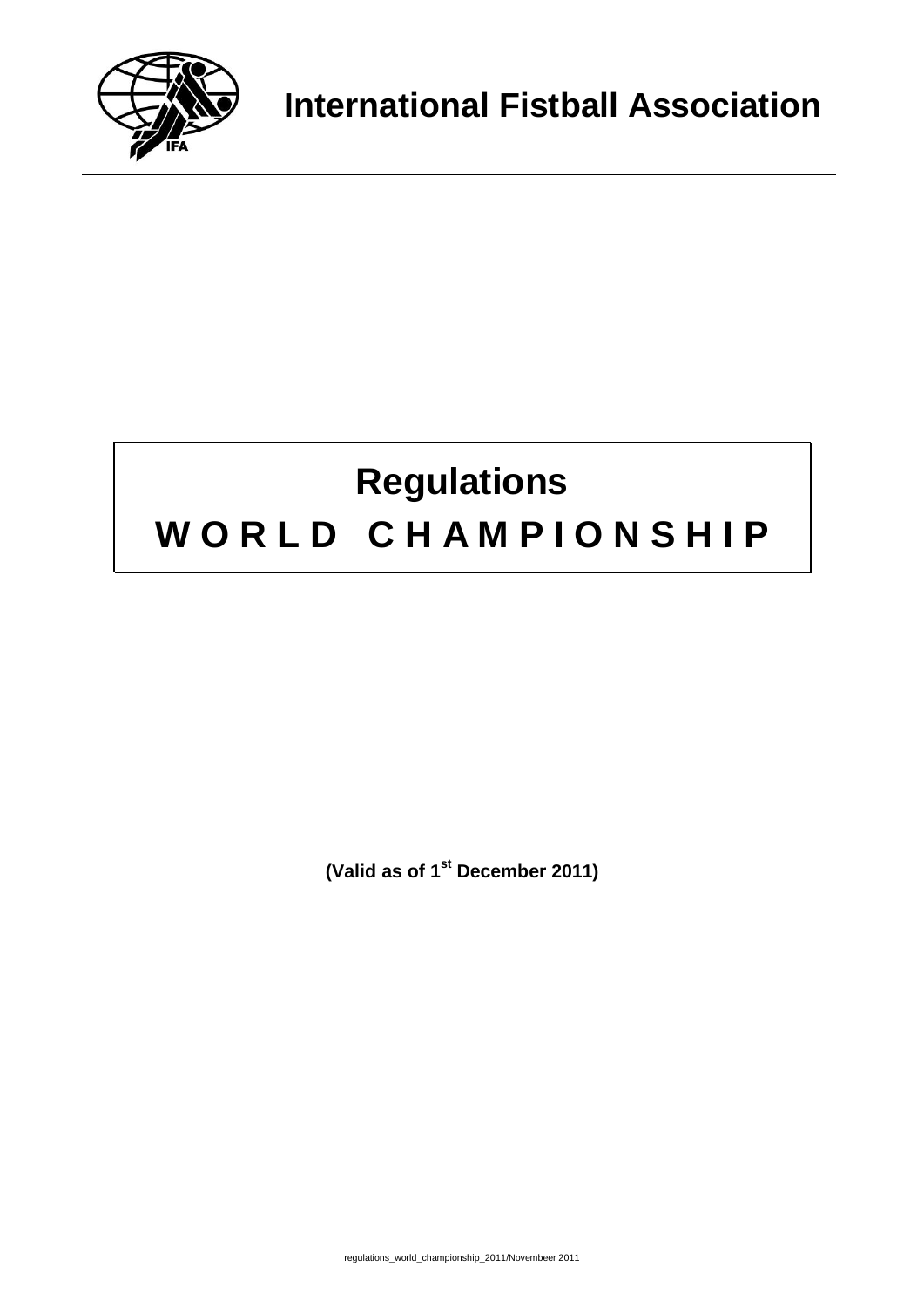## **Contents**

| 1 | <b>Organizing Association</b> |
|---|-------------------------------|
|   |                               |

- **Basics / General Information**
- **Organization**
- **Eligibility to Compete**
- **Fixture / Schedule**
- **Ranking**
- **Referees / Linesmen**
- **Delegations**
- **IFA Delegates**
- **Financial Provisions**
- **Awards / Awards Ceremoney / Protocol Guidelines**
- **Protests**
- **Arbitration Proceedings**
- **Insurance**
- **Violations**
- **Ratification**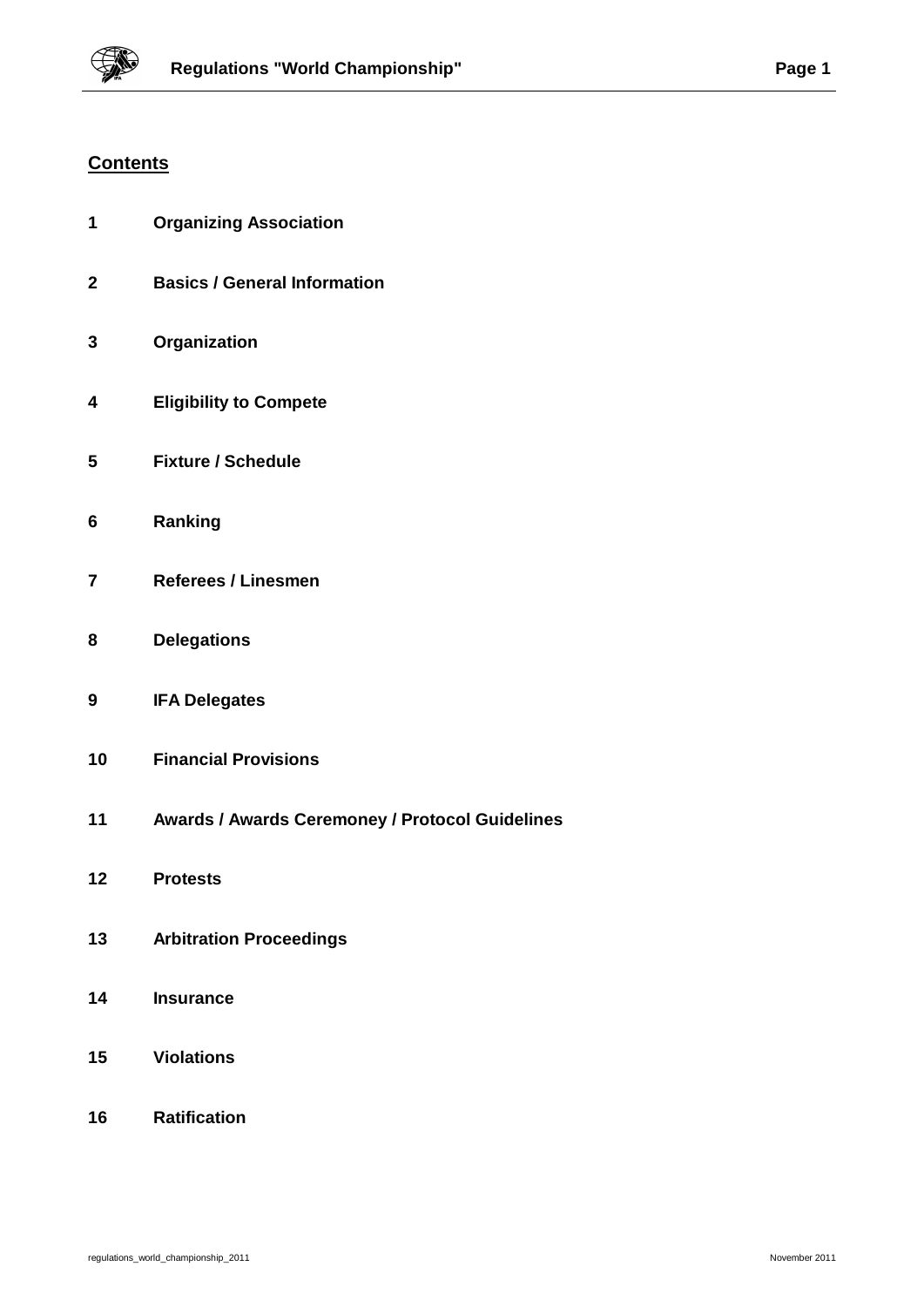

## **1 Organizing Association**

- 1.1 The following competitions are organized by the International Fistball Association (IFA):
	- **Fistball Men's World Championship**
	- **Fistball Women's World Championship**
	- **Fistball U18 Male and Female World Championships**

The aforementioned competitions are initiated by IFA and shall be held in accordance with these regulations.

1.2 Competition Rules of IFA (IFCR) forms the basis for all items which are not stated in detail and for every doubtful case.

#### **2 Basics / General Information**

- 2.1 These Championships shall be governed by:
	- a contract between the IFA and the hosting member association
	- Organization Plan of the IFA, incl. Schedule and the Technical Regulations
	- Competion Rules of the IFA (IFCR)
	- Rules of the Game of the IFA
- 2.2 The general terms player, coach, head of delegation, referee, linesman etc. refer to both male and female persons.

#### **3 Organization**

- 3.1 The IFA Committee is responsible for the overall organization of the World Championships.
- 3.2 The IFA Technical Committee (TC-IFA) is responsible for the overall technical organization of the World Championships in accordance with these Regulations.

The Technical Committee shall decide on the interpretation of these regulations as well as alterations and necessary amendments which cannot await a regular decision by the IFA Committee.

3.3 Associations wishing to host World Championships shall submit their applications sixteen weeks prior to the beginning of the Congress preceding the relevant World Championships to the IFA general secretariat.

As a general rule, the host association is designated by the Congress. If the Congress fails to decide on a host association, the designation shall be made by the Committee.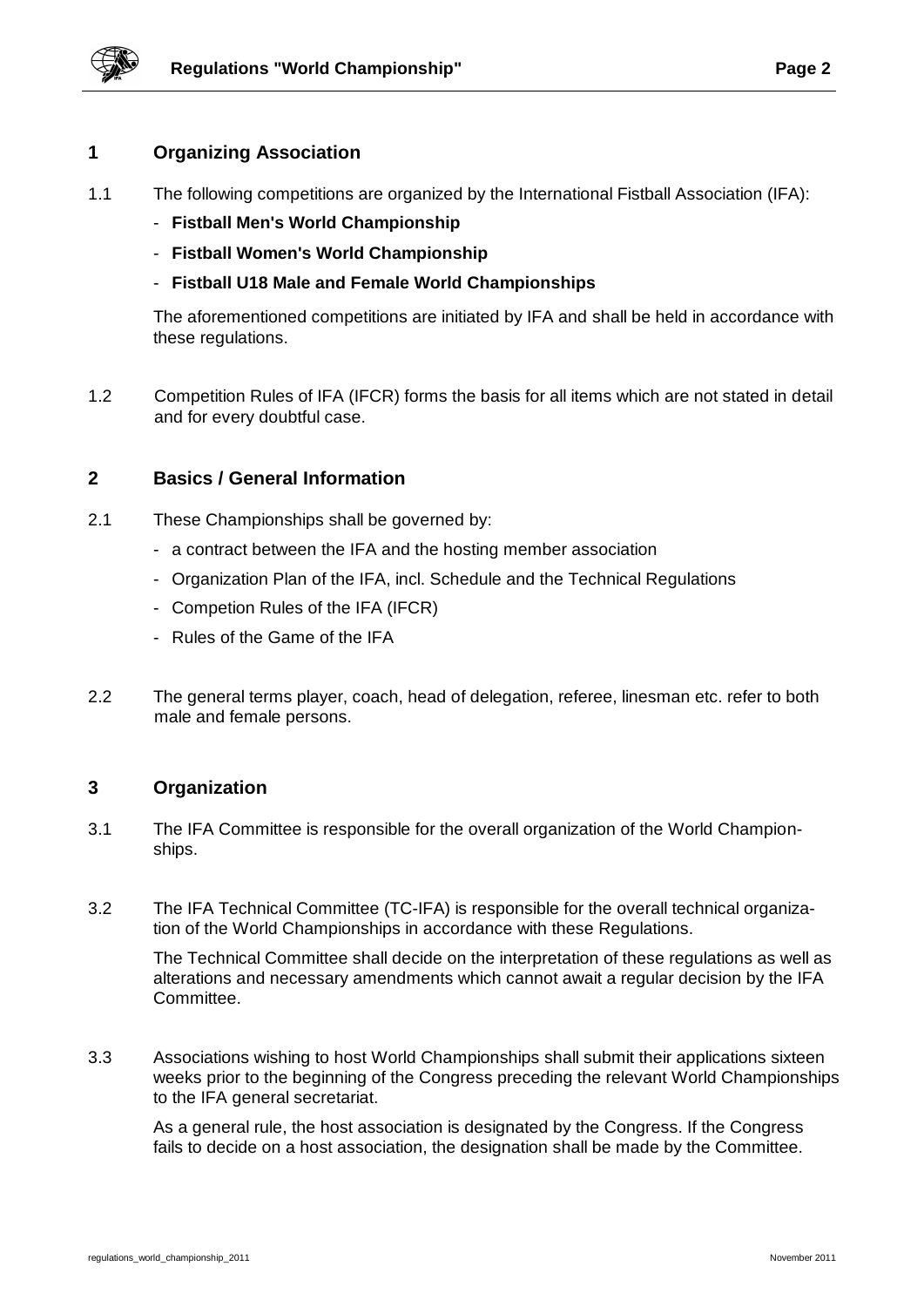## **4 Eligibility to Compete**

- 4.1 Men's and Women's and U18 Male and Female national teams pertaining to all IFA member federations are invited to participate in the World Championships and the preceding qualifying matches if the membership subscription has been paid according to Section 2 of the Standing Orders.
- 4.2 Each association may 10 ten players in total, with 5 players and 3 substitutes competiting in individual matches.
- 4.3 A list of players shall be submitted to the Game Management showing the full last name(s), every first name, birth dates and their shirt numbers before the offical deadline according to the operational specifications.

## **5 Fixture / Schedule**

- 5.1 World Championships are held according to the following schedule:
	- Women's and Men's World Championships every four years
	- U18 Male and Female Championships every two years

The World Championships are hosted subject to a minimum participation of six member associations originating from at least two continents.

Exceptions may be granted by the Committee following a consultation of the member federations.

- 5.1.1 The date of the World Championships is fixed by the Committee in agreement with the hosting member association.
- 5.2 The fixture lists are determined by the number of participating member associations. A match schedule is drawn up by the IFA Technical Committee.

#### **6 Ranking**

- 6.1 The match shall be played until the deciding set is won.
- 6.2 Ranking is based on the Competition Rules (see art. 4.3).
- 6.3 The winner of the final competition shall be the world champion.

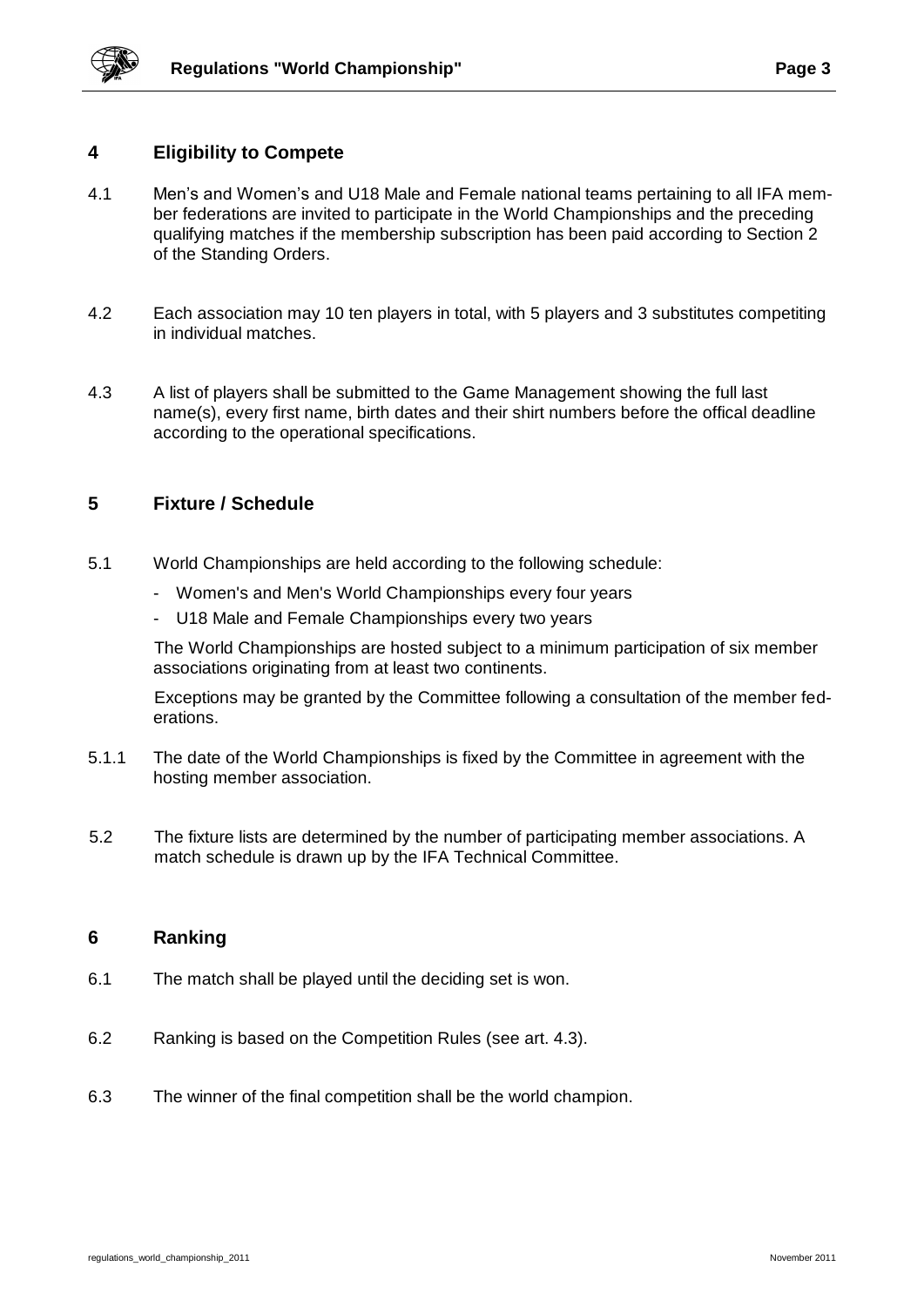

#### **7 Referees / Linesmen**

- 7.1 The Games are arbitrated by internationally approved referees. They are appointed by the IFA Referee Assessor.
- 7.2 Linesmen must be licensed referees appointed by the Referee Assessor of the hosting member association.

#### **8 Delegations**

A delegation consists of ten players, three coaches and a head of delegation, fourteen persons in total.

The official delegation may be enlarged by further persons (not more than six) at the expense of the delegation concerned.

#### **9 IFA Delegates**

All Committee members shall be deemed as official delegates of the IFA.

#### **10 Financial Provisions**

- 10.1 The host association shall bear the following costs:
	- Costs for one final dinner for all delegations (for U18 with following player's night)
	- Costs for board and lodging for the members of the IFA Committee and the Technical Commission for a period of twenty-four hours prior to the beginning of the competition until twenty-four hours after the end of the competition (for members originating from another continent, this time frame shall be extended to fourty-eight hours prior to the beginning of the competition)
	- Costs for board and lodging for the referees and linesmen Commission for a period of twenty-four hours prior to the beginning of the competition until twenty-four hours after the end of the competition (for members originating from another continent, this time frame shall be extended to fourty-eight hours prior to the beginning of the competition) No referee fee shall be payable.
	- Costs for transportation from accommodation to the stadiums selected for training and matches for all participants in the competition
	- Costs for adequate and effective marketing and PR-activities as well as all measures involved in the preparation, organization and hosting of the competition.
- 10.2 The travel costs to and from the accommodation shall be borne by the participating associations. They shall also pay for all expenses not provided for under art. 10, par. 1.

Costs for accomodation and full board at U18 Championships shall be borne by the participating associations (Exception: final dinner and player's night).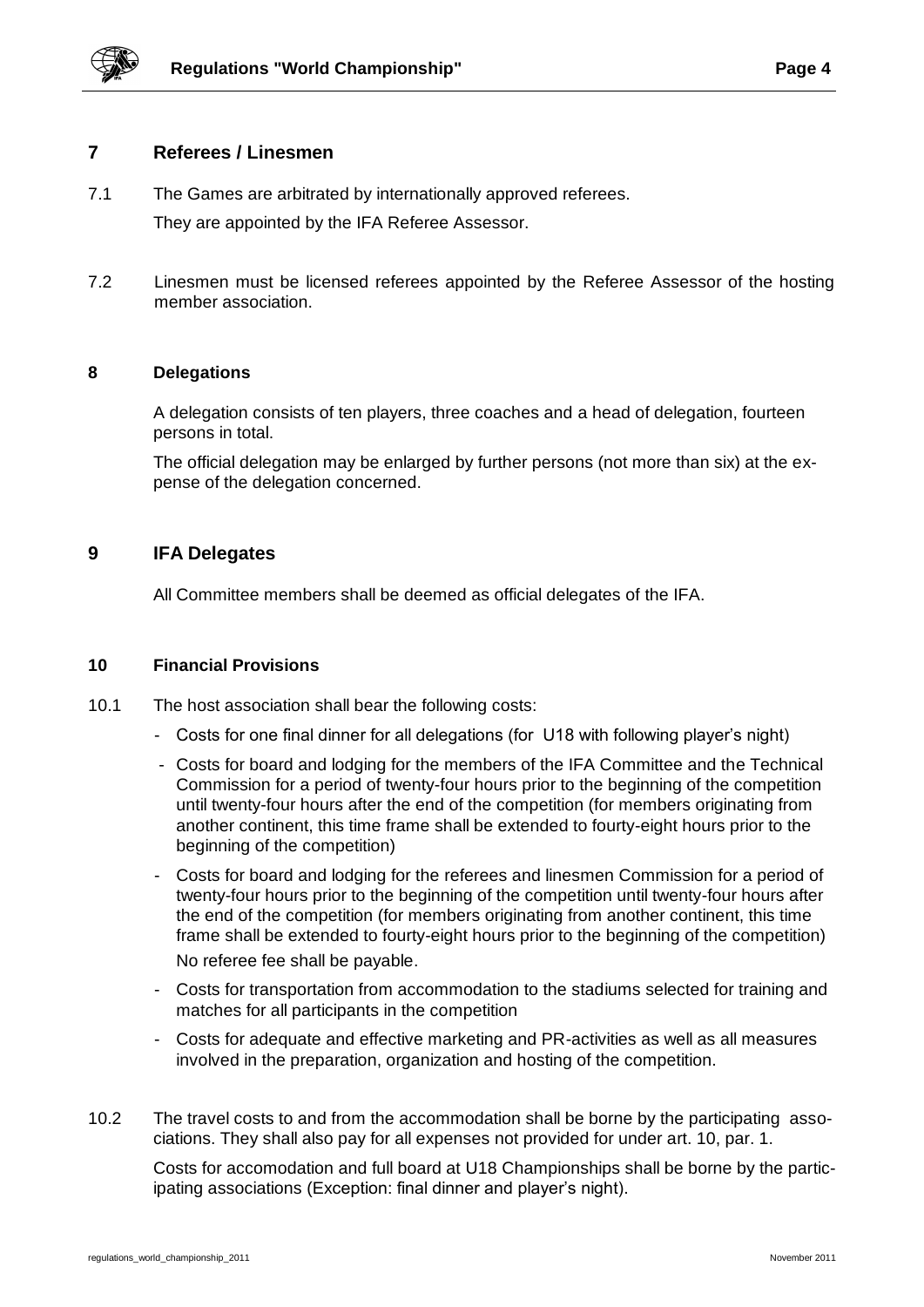

- 10.3 Board and lodging that has not been claimed cannot be reimbursed in cash.
- 10.4 The IFA and the host member association agree on a fee (incl. due-date) payable to IFA (account see contract).
- 10.5 Different arrangements regarding the allocation of costs may be made at any time by the participating associations.

#### **11 Awards / Awards Ceremony / Protocol Guidelines**

- 11.1 14 medals will be presented to each of the three top teams in the competition, i.e. gold medals to the winner, silver medals to the team ranked second and bronze medals to the team ranked third.
- 11.2 The awards ceremony will be held be the IFA President.
- 11.3 Protocol guidelines for the ceremony will be issued by the IFA Committee.

#### **12 Protests**

12.1 Protests against the initiation of a competition shall be submitted in writing to the President of the Technical Committee of the IFA within three weeks of receipt of the invitation with an explanation.

The postmark date is authoritative.

- 12.2 The match schedule and the selection of referees are beyond dispute.
- 12.3 For further details, please refer to the Competition Rules (IFCR), art. 5.

## **13 Arbitration Proceedings**

An arbitration tribunal shall be set up by the President of the Technical Commission of the IFA or a delegate appointed by the latter.

#### **14 Insurance Cover**

The participating associations shall provide adequate insurance cover against illness and accidents.

The IFA, the host association and the organizer shall be discharged from liability thereto.